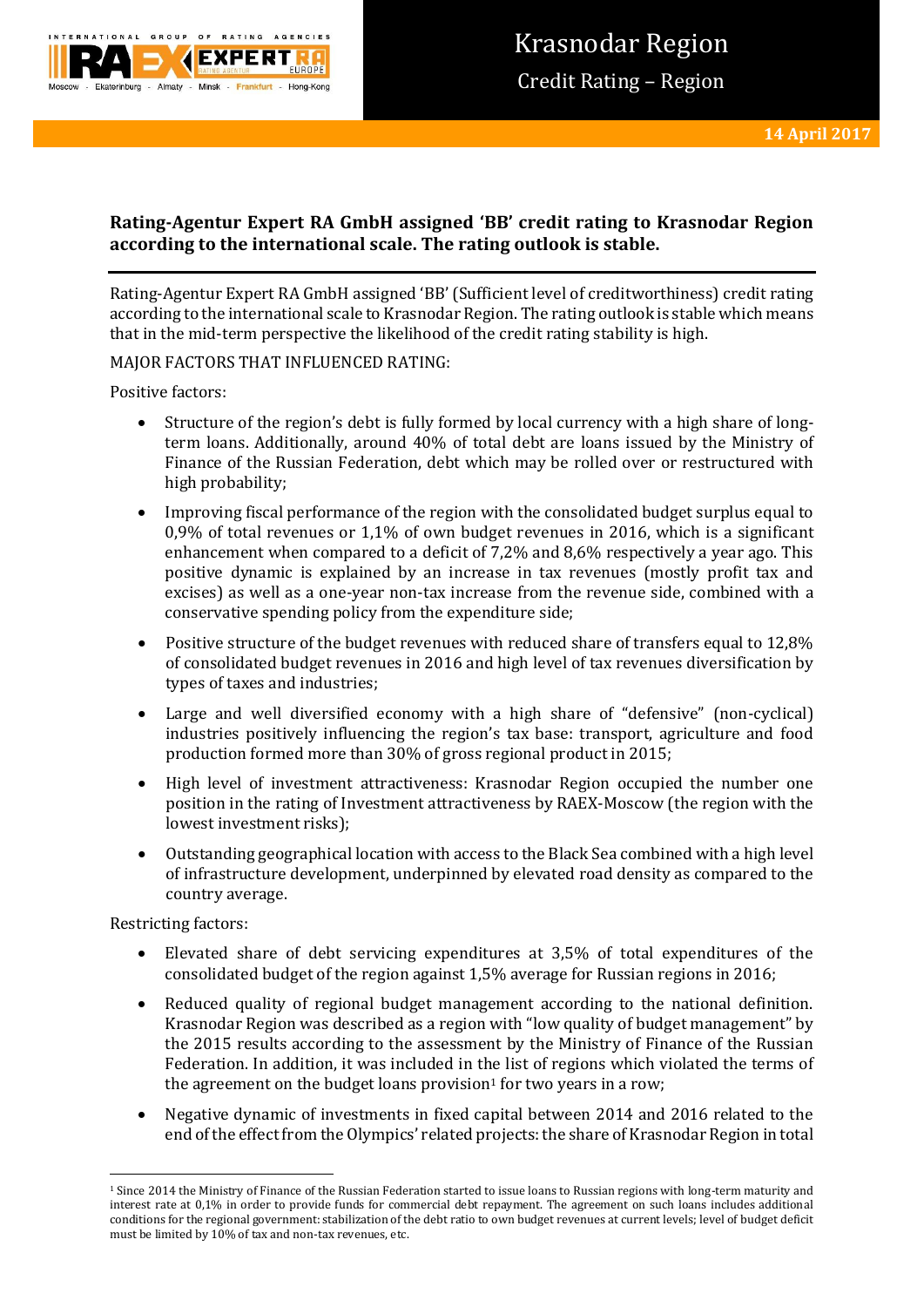

investments in Russia returned to its "pre-Olympic" values;

- Moderate level of nominal wages combined with increasing share of "shadow" revenues in the structure of net personal income. The share of "other" income, which includes "hidden" revenues and remittances in national classification, increased from 34,8% in 2010 to 40,1% in 2014 and has a strong adverse effect on the personal income tax base;
- Elevated dependency ratio<sup>2</sup> at 77,4% in 2015 compared to an average of 74,0% for the country with growing trend over the last years, increases the risk of additional social expenditures.

## Negative factors:

- High and rising debt load of the region, with the total amount of regional debt outstanding equal to RUB 150 bn by end-2016 (the largest volume among all Russian regions) and the ratio of debt to total regional revenues and regional own revenues<sup>3</sup> at 73,7% and 88,3% respectively as compared to an average of 27,4% and 33,8% for all Russian regions;
- Unfavorable structure of budget expenditures with the share of CAPEX as low as 5% of consolidated budget expenditures and 3,2% of non-consolidated budget<sup>4</sup> expenditures in 2016, compared to an average of 12,6% and 10,6% respectively for all Russian regions. The substantially low share of CAPEX creates a narrow space to cut expenditures in case of a sharp drop in revenues and, therefore, increases the risk of debt growth.

## SENSITIVITY ASSESSMENT:

**.** 

The following developments could lead to an upgrade:

- Further consolidation of the fiscal balance combined with a continued decrease of debt to total regional revenues and regional own revenues ratios;
- Significant improvement of the quality of regional budget management as assessed by the Federal authorities of the Russian Federation.

The following development could lead to a downgrade:

- Reverse trend in current fiscal consolidation process which would result in constantly widening fiscal deficits and government debt increases;
- Strong adverse changes in the structure of the regional debt by creditors with increasing share of short-term bank loans.

"The 'BB' rating of Krasnodar Region was positively supported by the fiscal performance in 2016, current structure of government liabilities with a high share of budget loans, as well as by the favorable structure of budget's revenues showing reduced share of transfers and high level of tax revenues diversification. In addition, the large and well diversified economy of the region also contributed favorably to the creditworthiness assessment.

However, the rating was negatively affected by high and rising debt load of the region, as well as moderately low level of CAPEX in budget expenditures." – Clarified Vladimir Gorchakov, Rating Associate of Rating-Agentur Expert RA GmbH.

Responsible expert: Vladimir Gorchakov, Rating Associate of Rating-Agentur Expert RA GmbH Reviewer: Hector Alvarez, Rating Associate of Rating-Agentur Expert RA GmbH

<sup>&</sup>lt;sup>2</sup> Dependency ratio is a measure which shows the number of dependents (aged 0-14 and over the age of 65) to the total population aged from 15 to 64.

<sup>&</sup>lt;sup>3</sup> Total regional revenues consist of tax, non-tax revenues and transfers from other levels of budgetary system; regional own revenues include only tax and non-tax revenues.

<sup>4</sup> Consolidated budget of the region includes regional budget, budgets of all municipalities in the region and off-budget funds; nonconsolidated budget of the region includes only regional budget.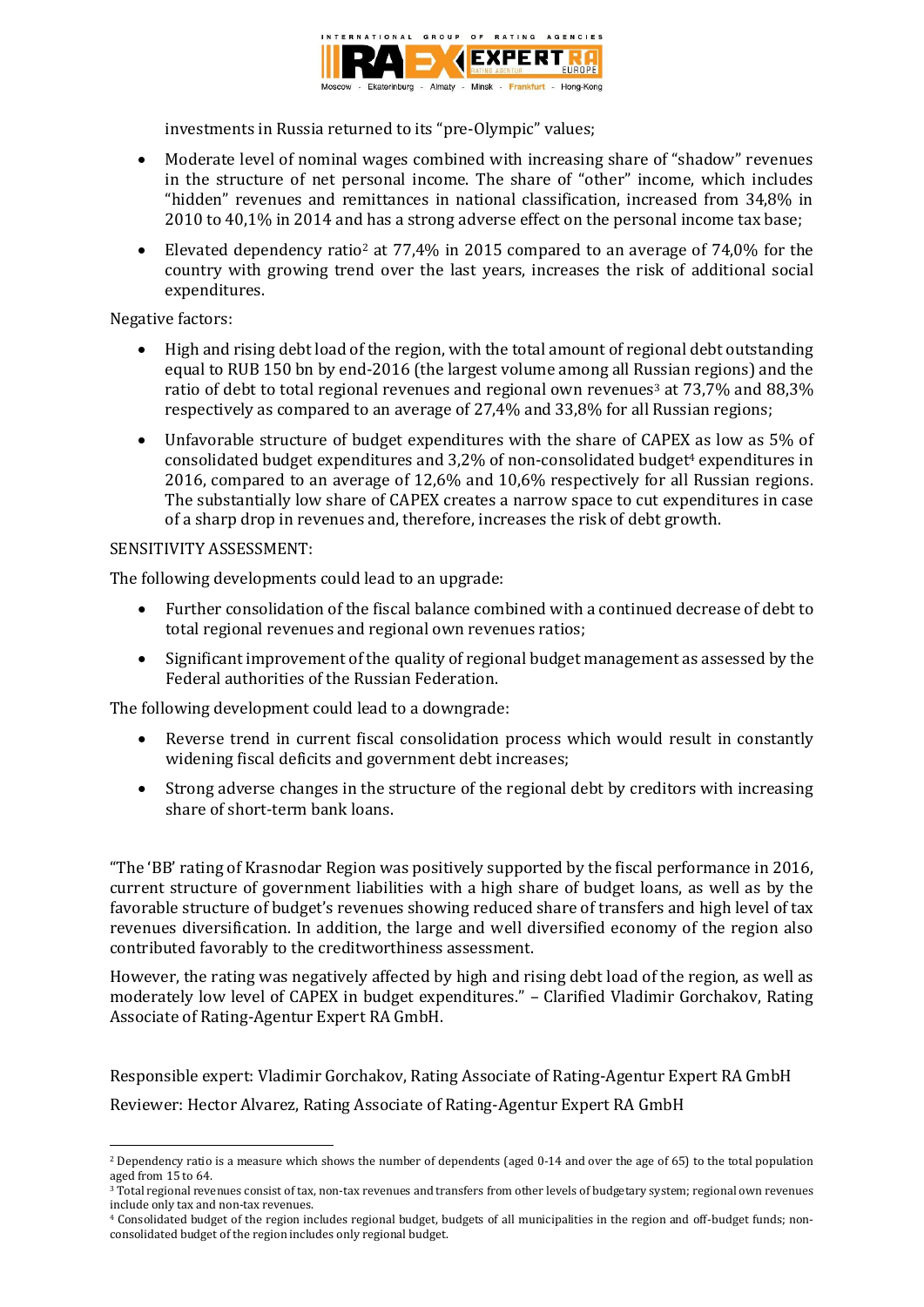

Research report on the Krasnodar Region is available at: [http://raexpert.eu/reports/Research\\_report\\_Krasnodar\\_Region\\_14.04.2017.pdf](http://raexpert.eu/reports/Research_report_Krasnodar_Region_14.04.2017.pdf)

Next scheduled rating publication: 13 October 2017

<http://raexpert.eu/regions/#conf-tab-5>

For further information contact:

**Rating-Agentur Expert RA GmbH** Walter-Kolb-Strasse 9-11, 60594 Frankfurt am Main, Germany +49 (69) 3085-45-00 E-mail[: info@raexpert.eu](mailto:info@raexpert.eu) [www.raexpert.eu](http://raexpert.eu/)